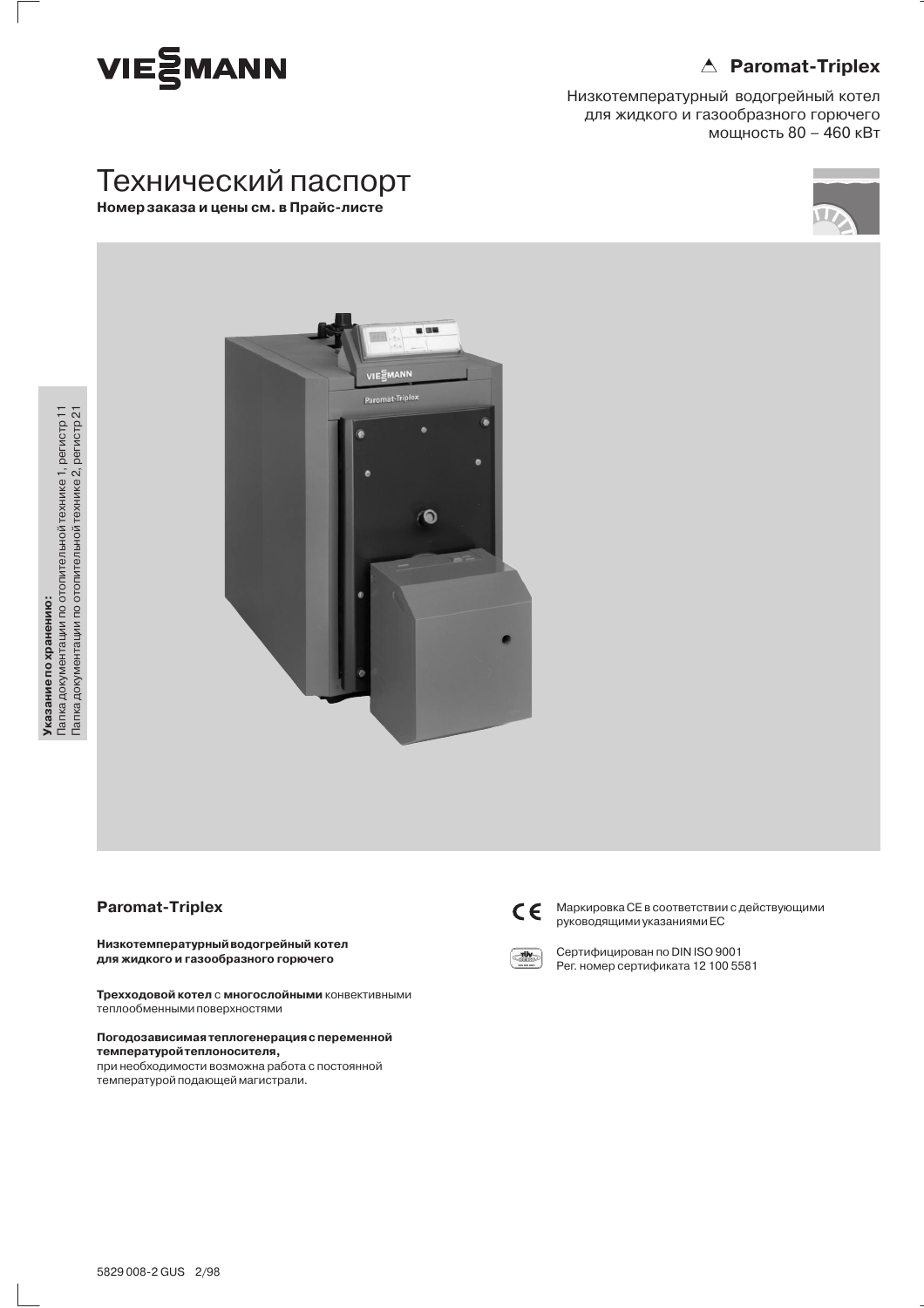## Технические данные

### Технические данные

|                                                                                                                                                                                        |                                                     |                        |                           |                           |                        |                        |                        | Усл. обозначение типа 03-226-610 |                     |                     |
|----------------------------------------------------------------------------------------------------------------------------------------------------------------------------------------|-----------------------------------------------------|------------------------|---------------------------|---------------------------|------------------------|------------------------|------------------------|----------------------------------|---------------------|---------------------|
| Ном. тепловая мощность                                                                                                                                                                 | кВт                                                 | 80                     | 105                       | 130                       | 170                    | 225                    | 285                    | 345                              | 405                 | 460                 |
| Ном. тепловая нагрузка                                                                                                                                                                 | кВт                                                 | 87                     | 114                       | 141                       | 185                    | 245                    | 310                    | 375                              | 440                 | 500                 |
| Идентификатор изделия                                                                                                                                                                  |                                                     |                        |                           | CE-0085 AQ 0300           |                        |                        |                        |                                  | CE-0085 AQ 0826     |                     |
| Сопротивление на стороне<br>топ. газов                                                                                                                                                 | Па<br>мбар                                          | 45<br>0,45             | 60<br>0,6                 | 65<br>0,65                | 90<br>0,9              | 120<br>1,2             | 180<br>1,8             | 200<br>2,0                       | 220<br>2,2          | 250<br>2,5          |
| Размеры котлового блока<br>Длина* <sup>1</sup><br>Ширина<br>Высота (с патрубком)                                                                                                       | MM<br>MM<br><b>MM</b>                               | 1096<br>577<br>1217    | 1 2 9 6<br>577<br>1217    | 1 2 1 7<br>668<br>1 3 4 8 | 1436<br>668<br>1 3 4 8 | 1468<br>749<br>1411    | 1602<br>749<br>1411    | 1699<br>825<br>1565              | 1899<br>825<br>1565 | 1899<br>825<br>1565 |
| Габаритные размеры<br>Общая длина<br>Общая длина с горелкой<br>и крышкой                                                                                                               | MM<br>MM                                            | 1 2 8 6<br>1630        | 1486<br>1830              | 1430<br>1768              | 1645<br>2007           | 1680<br>2039           | 1815                   | 1880                             | 2080                | 2080                |
| Общая ширина<br>Общая высота<br>Высота                                                                                                                                                 | MM<br><b>MM</b>                                     | 769<br>1317            | 769<br>1317               | 860<br>1448               | 860<br>1448            | 942<br>1511            | 942<br>1511            | 1017<br>1665                     | 1017<br>1665        | 1017<br>1665        |
| Звукопоглощающие под-<br>кладки котла (нагруженные)<br>Регулируемые                                                                                                                    | MM<br>MM                                            | 22<br>28               | 22<br>28                  | 22<br>28                  | 22<br>28               | 22<br>28               | 37<br>28               | 37                               | 37                  | 37                  |
| звукопоглощающие опоры<br>Фундамент<br>Длина<br>Ширина                                                                                                                                 | <b>MM</b>                                           | 1020<br>770            | 1 2 2 0<br>770            | 1 150<br>860              | 1 3 6 0<br>860         | 1400<br>950            | 1550<br>950            | 1600<br>1 0 2 0                  | 1800<br>1020        | 1800<br>1 0 2 0     |
| Диаметр топочной камеры                                                                                                                                                                | MM<br>MM                                            | 410                    | 410                       | 480                       | 480                    | 552                    | 552                    | 586                              | 586                 | 586                 |
| Длина топочной камеры                                                                                                                                                                  | MM                                                  | 805                    | 1 0 0 5                   | 931                       | 1 1 5 0                | 1 1 5 9                | 1 2 9 3                | 1 3 2 5                          | 1525                | 1525                |
| <b>Масса</b> котлового блока                                                                                                                                                           | KГ                                                  | 359                    | 418                       | 520                       | 621                    | 793                    | 871                    | 1056                             | 1 2 6 6             | 1 2 9 6             |
| Общая масса<br>Водогрейный котел с тепло-<br>изоляцией и контроллером<br>котлового контура                                                                                             | KГ                                                  | 418                    | 482                       | 588                       | 696                    | 875                    | 959                    | 1 1 6 1                          | 1389                | 1419                |
| Общая масса<br>Водогрейный котел с тепло-<br>изоляцией, жидкотопливной<br>горелкой с поддувом Unit и<br>контроллером котлового контура                                                 | KГ                                                  | 443                    | 507                       | 613                       | 721                    | 900                    |                        |                                  |                     |                     |
| Общая масса<br>Водогрейный котел с тепло-<br>изоляцией, газовой горелкой с<br>поддувом Unit и контроллером<br>котлового контура                                                        | KГ                                                  | 458                    | 522                       | 628                       | 736                    | 915                    |                        |                                  |                     |                     |
| <b>Объем</b> котловой воды                                                                                                                                                             | Л                                                   | 157                    | 194                       | 265                       | 317                    | 360                    | 402                    | 533                              | 621                 | 605                 |
| Макс. температура нагрева<br>(соотв. температуре срабаты-<br>вания защ. ограничителя<br>температуры)                                                                                   | °C                                                  | 120                    | 120                       | 120                       | 120                    | 120                    | 120                    | 120                              | 120                 | 120                 |
| Доп. избыт. рабочее давление                                                                                                                                                           | бар                                                 | $\overline{4}$         | 4                         | 4                         | 4                      | 4                      | 4                      | 4                                | 4                   | 4                   |
| Присоединительные<br>патрубки котла<br>Подающий и обратный труб.                                                                                                                       | Ру 6 Ду                                             | 65                     | 65                        | 65                        | 65                     | 80                     | 80                     | 80                               | 100                 | 100                 |
| Аварийная подающая линия<br>Аварийная обратная линия/                                                                                                                                  | R (наружн. резьба)<br>Ру 6 Ду<br>R (наружн. резьба) | $1^{1}/4$<br>$1^{1}/4$ | $1^{1}/_{4}$<br>$1^{1}/4$ | $1^{1}/_{4}$<br>$1^{1}/4$ | $1^{1}/2$<br>$1^{1}/4$ | $1^{1}/2$<br>$1^{1}/4$ | $1^{1}/2$<br>$1^{1}/4$ | 50                               | 50                  | 50                  |
| опорожнение                                                                                                                                                                            |                                                     |                        |                           |                           |                        |                        |                        |                                  |                     |                     |
| Аварийная обратная линия<br>Сливной патрубок                                                                                                                                           | <b>Ру 6 Ду</b><br>R (наружн. резьба)                | -<br>-                 | -                         |                           | -                      | -                      | -                      | 50<br>$1^{1}/_{4}$               | 50<br>$1^{1}/_{4}$  | 50<br>$1^{1}/_{4}$  |
| Отходящие газы*2<br>при ном. тепловой мощности<br>– Температура (брутто* <sup>3</sup> )<br>- Массовый поток                                                                            | °C<br>KT/4                                          | 180<br>136             | 180<br>179                | 180<br>222                | 180<br>290             | 180<br>383             | 180<br>486             | 180<br>588                       | 180<br>690          | 180<br>784          |
| при минимальной тепловой<br>мощности (в режиме програм-<br>мируемой теплогенерации и при<br>многоступенчатой горелке в 1-й<br>ступени горелки)<br>– Температура (брутто* <sup>3)</sup> | кВт<br>°C                                           | 48<br>120              | 63<br>120                 | 78<br>120                 | 102<br>120             | 135<br>120             | 171<br>120             | 207<br>120                       | 243<br>120          | 276<br>120          |
| - Массовый поток<br>Потери на поддержание<br>готовности при ном. тепловой<br>мощности и темп. сетевой воды<br>75/60 °C                                                                 | КГ/Ч<br>$\%$                                        | 82<br>0,41             | 107<br>0,30               | 133<br>0,28               | 174<br>0,23            | 230<br>0, 15           | 291<br>0,14            | 352<br>0, 13                     | 413<br>0, 13        | 470<br>0, 13        |
| Патрубок отходящих газов                                                                                                                                                               | ⊘ наруж., мм                                        | 180                    | 180                       | 200                       | 200                    | 200                    | 200                    | 250                              | 250                 | 250                 |
| Объем газа<br>в топочной камере и газоходах                                                                                                                                            | M <sup>3</sup>                                      | 0,158                  | 0,188                     | 0,251                     | 0,295                  | 0,405                  | 0,439                  | 0,542                            | 0,616               | 0,608               |

\*<sup>1</sup> Установочная плита для горелки и газовыпускной коллектор демонтированы.<br>\*2 Расчетные значения для определения параметров дымовой трубы по DIN 4705 (для водогрейных котлов без необходимого напора), при<br><sup>\*2</sup> Расчетные

• Технические данные системотехнических компонентов фирмы Viessmann см. в отдельных технических паспортах.

5829008 GUS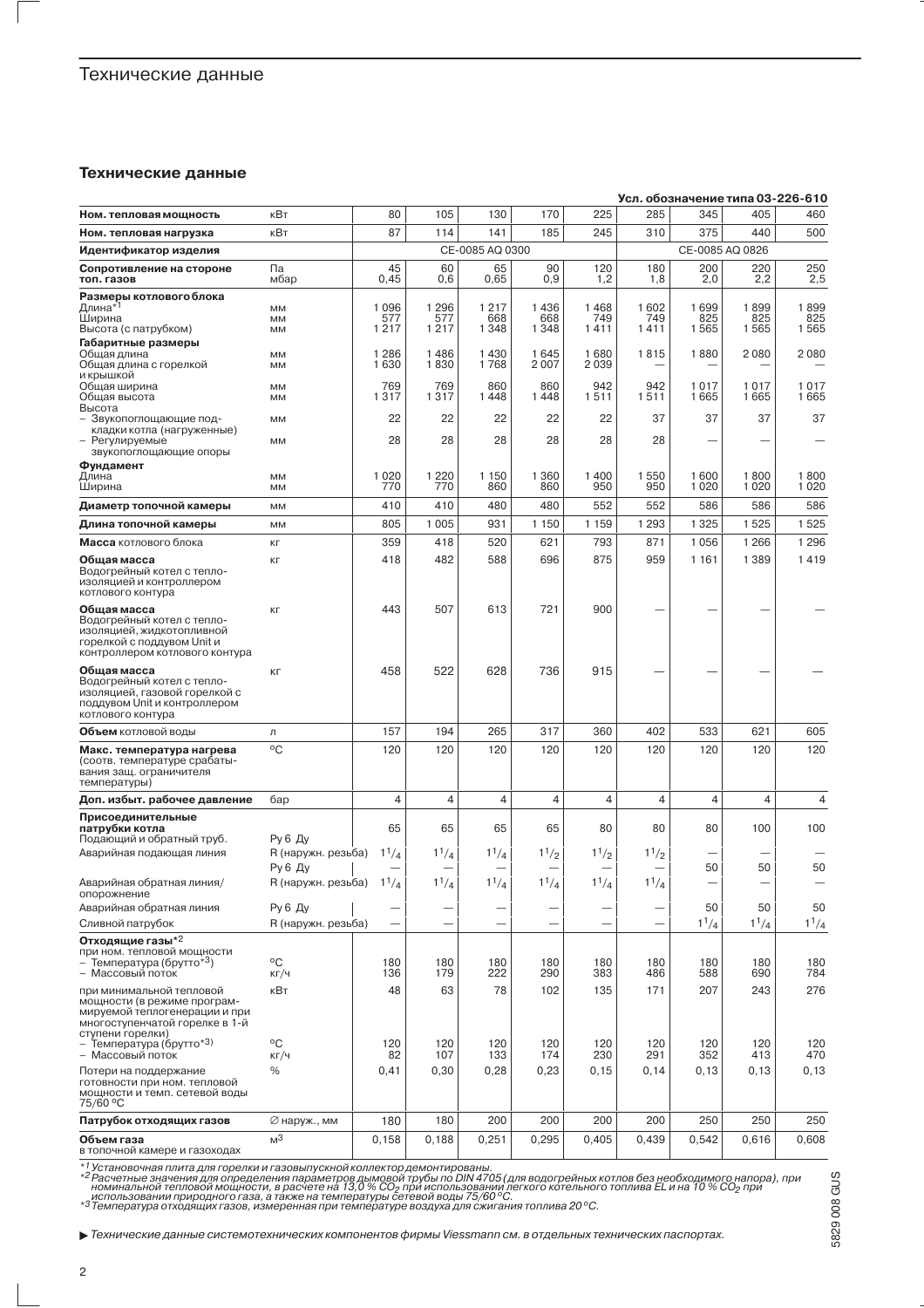## Технические данные



5829008 GUS

**TSA** Погружная гильза для терморегулятора TRA/датчика температуры TSA

**W<sub>R</sub>** Муфта R 2 для контроллера заполнения котлового блока (от 405 кВт)

3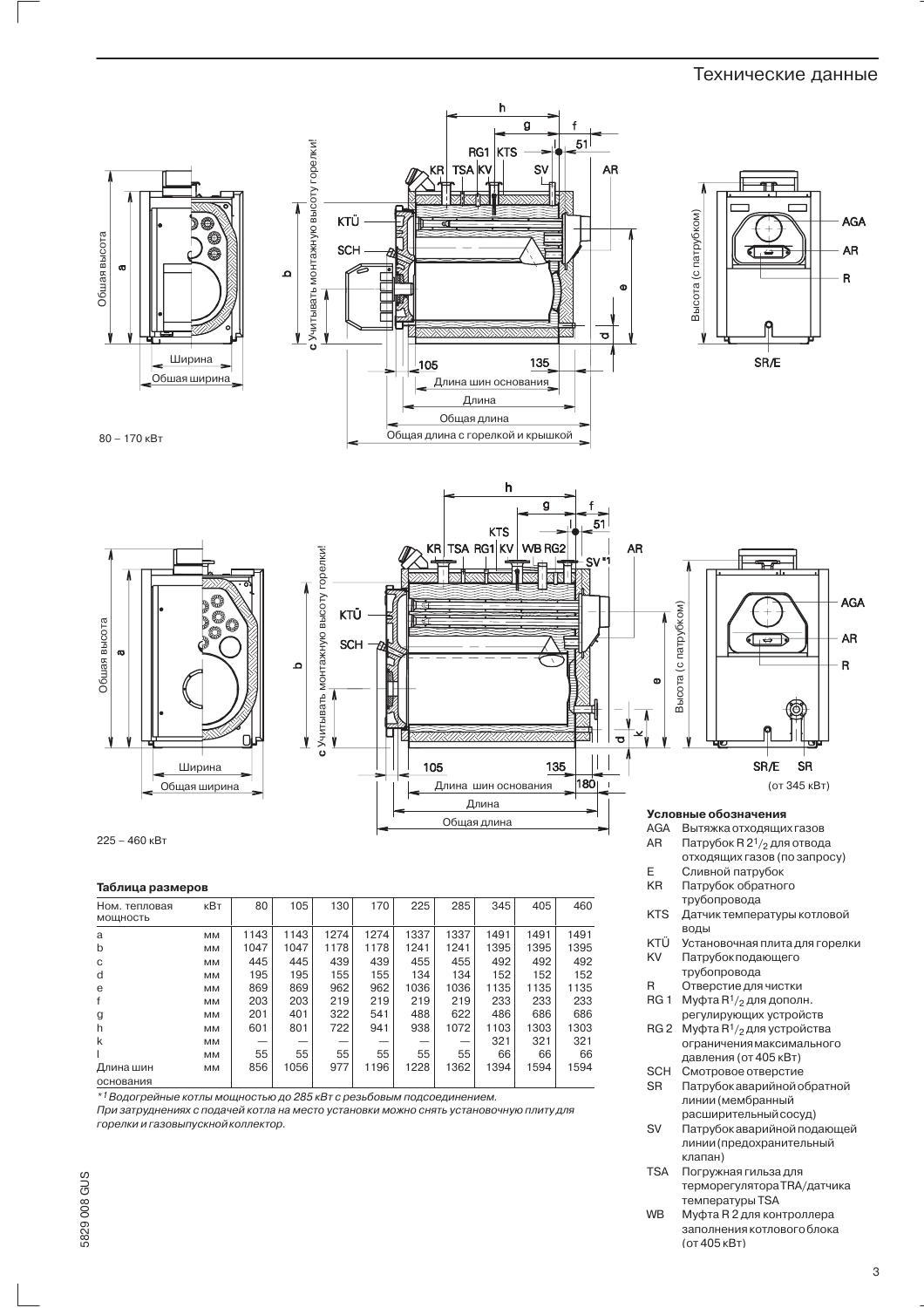## Технические данные

### Минимальные расстояния

В состоянии при поставке установочная плита для горелки закреплена слева. Место крепления можно поменять перестановкой шарнирных болтов.



## **(А)** Водогрейный котел

® Горелка

| Ном. тепловая<br><b>МОШНОСТЬ</b> | кВт       | 80  | 105 | 130 <sub>1</sub> | 170  | 225  | 285                          | 345  | 405  | 460  |
|----------------------------------|-----------|-----|-----|------------------|------|------|------------------------------|------|------|------|
| a* <sup>1</sup>                  | <b>MM</b> | 800 | 950 | 950              | 1100 | 100. | 1300                         | 1350 | 1350 | 1400 |
|                                  | <b>MM</b> |     |     |                  |      |      | Конструктивная длина горелки |      |      |      |

 $*1$ Это пространство перед водогрейным котлом необходимо для демонтажа внутренних труб.

## Гидродинамическое сопротивление на стороне сетевой воды

Котел Paromat-Triplex пригоден только для систем водяного отопления с принудительной циркуляцией.



### Подключение горелки

Водогрейные котлы мощностью до 130 кВт: Окружность отверстий для крепления горелки, отверстия для крепления горелки и отверстие ввода трубы горелки соответствуют EN 226.

| Водогрейные котлы мощностью от 170 кВт: |  |
|-----------------------------------------|--|

| Ном.                                                              | кВт              | от 170          | от 345          |
|-------------------------------------------------------------------|------------------|-----------------|-----------------|
| тепловая<br>мощность                                              |                  | ДО<br>285       | ДΟ<br>460       |
| Окружность<br>центров<br>отверстий                                | $\varnothing$ mm | 250             | 300             |
| Отверстие<br>ввода трубы<br>горелки                               | $\varnothing$ mm | 225             | 275             |
| Резьбовые<br>отверстия в<br>соединитель-<br>ном фланце<br>горелки |                  | $8 \times M$ 12 | $8 \times M$ 12 |

По желанию заказчика соединительный элемент горелки может быть подготовлен на заводе для подключения горелки. Для этого просим указать в заказе заводизготовитель горелки и ее тип. В противном случае заказчик должен выполнить на установленной заглушке отверстие ввода трубы горелки и крепежные отверстия.

**(A)** Ном. тепловая мощность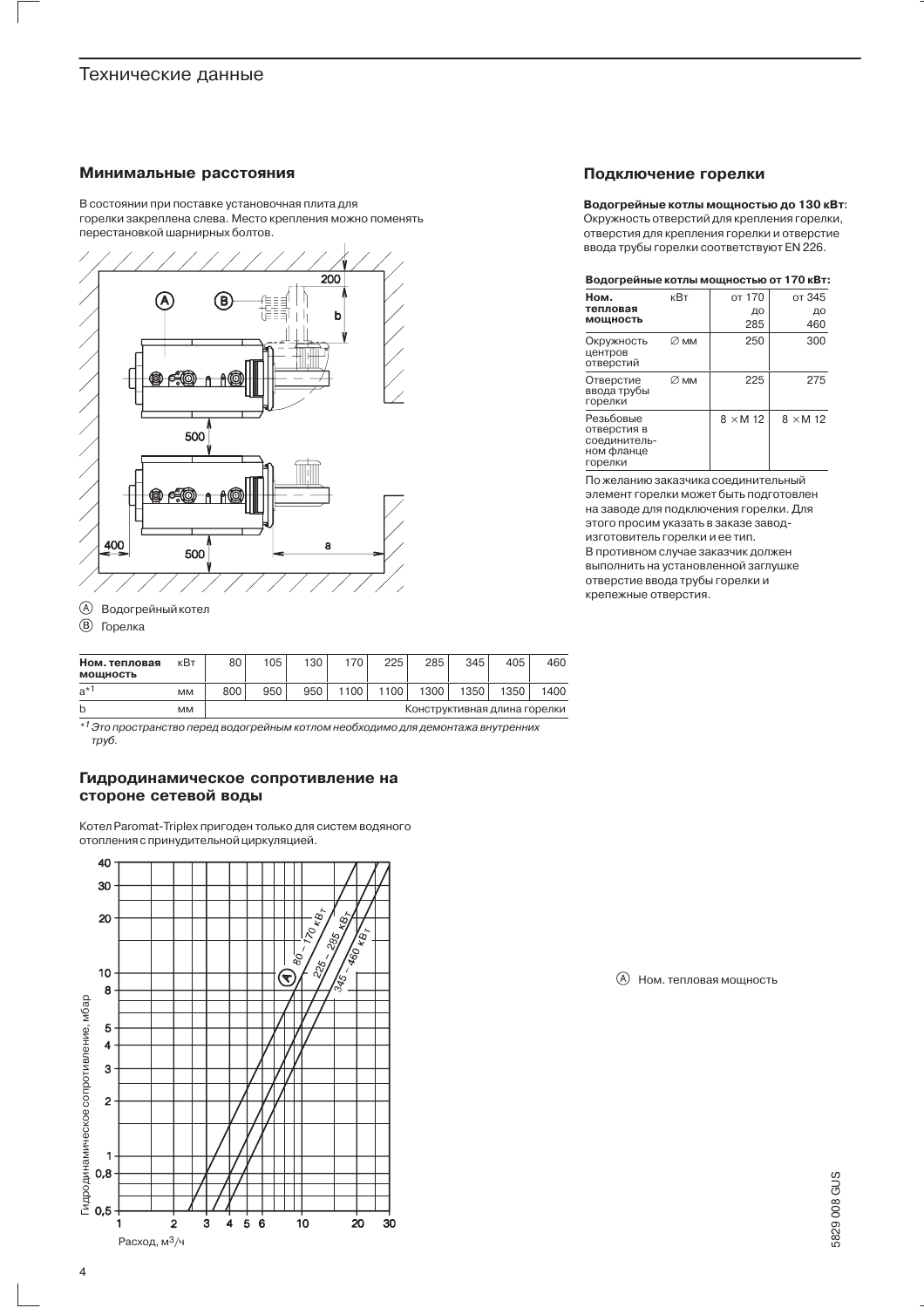# Состояние при поставке / варианты контроллеров Принадлежности

# Состояние при поставке

Котловый блок с установленной установочной плитой для горелки, привинченной крышкой отверстия для чистки. Контрфланцы с винтами привинчены к патрубку.

Винты основания, затвор контрольной трубки и уплотнения лежат в топочной камере.

- 1 коробка с теплоизоляцией и 1 шеткой для чистки
- 1 коробка с контроллером котлового контура
- 1 коробка с пусковой схемой (TRA/TSA)

Paromat-Triplex мощностью ло 225 кВт: В зависимости от заказа жидкотопливная горелка с поддувом Unit или газовая горелка с поддувом Unit.

Paromat-Triplex, мощностью  $285 - 460$  KBT: поставляется без горелки. Имеются в продаже и по отдельному заказу поставляются подходящие жидкотопливные/газовые горелки с поддувом фирм ELCO Klöckner и Weishaupt (см. Прайс-лист). Поставка обеспечивается соответствующим изготовителем.

# Варианты контроллеров

### Для однокотельной установки:

### Контроллер KR

для режима с постоянной температурой теплоносителя

#### Viessmann Trimatik со стандартным блоком управления

для режима программируемой теплогенерации с переменной температурой теплоносителя

#### Viessmann Trimatik с блоком управления Comfortrol, работающим в режиме меню

для режима программируемой теплогенерации с переменной температурой теплоносителя

#### Dekamatik-E

для режима программируемой теплогенерации с переменной температурой теплоносителя

#### Для многокотельной установки:

#### Dekamatik-M1

для режима программируемой теплогенерации с переменной температурой теплоносителя в первом водогрейном котле многокотельной установки или для однокотельных установок

### Dekamatik-M2

для режима программируемой теплогенерации с переменной температурой теплоносителя во втором или третьем водогрейном котлемногокотельной установки

# Комплектующие водогрейного котла (предохранительные и защитные устройства)

## Контроллер заполнения

#### котлового блока № заказа 9521 600

Исполнение: поплавковый выключатель с контрольным устройством и блокировкой. Используется в качестве датчика заполнения котлового блока для водогрейных котлов в отопительных установках по DIN 4751-2 (мощностью от 350 кВт).

- Для вертикальной установки в водогрейном котле
- 
- С защитной трубой для поплавка
- С соединительным кабелем длиной  $4.20<sub>M</sub>$

| подключение:        | R <sub>2</sub>    |
|---------------------|-------------------|
| ■ Избыт рабочее     |                   |
| давление:           | макс. 10 бар      |
| ■ Рабочая темпе-    |                   |
| ратура:             | макс. 120 °С      |
| ■ Микровыключатель: | 1-пол. переклю-   |
|                     | чатель            |
| ■ Коммутируемая     |                   |
| мощность:           | 10 A 250 B $\sim$ |
| ■ Степень защиты:   | IP 65             |
| ■ № испытания конс- |                   |

5829 008 GUS

TÜV-HWB -96-206

#### Устройство ограничения максимального давления № заказа 7224 474

Зашитный ограничитель лавления: избыточное давление 0,5 - 6 бар Для отопительных установок по DIN 4751-2 (требуется для водогрейных котлов мощностью от 350 кВт или, если давление сброса предохранительного клапана превышает 3 бар).

- В следующем составе: регулируемый ограничитель давления, манометр, контрольный клапан манометра, арматурная стойка, зашищенный проходной запорный вентиль и шаровой запорный кран
- Резьбовое
- $R^{1}/_{2}$ ПОЛКЛЮЧАНИА' ■ Выключатель: 1-пол. переключатель
- Коммутируемая мошность:
- Степень защиты: ■ Температура
- окр. среды:
- Опознавательный номер TÜV:

**TÜV SDR** 92-191

IP 65

10 A 250 B $\sim$ 

от 0 до +70 °С

#### Устройство ограничения минимального давления

№ заказа 7220 758 Ограничитель давления: избыточное давление 0,5 - 6 бар Для отопительных установок по DIN 4751-2 с блокировкой выше 100 °С (для отопительной установки требуется в этом случае устройство ограничения минимального давления).

- В следующем составе: регулируемый ограничитель давления, манометр, контрольный клапан манометра, арматурная стойка, защищенный проходной запорный вентиль и шаровой запорный кран
- Резьбовое
- полключение. ■ Выключатель:
- Коммутируемая  $\blacksquare$ мошность:
- Степень защиты: Температура
- окр. среды:
- Опознавательный номер TÜV:

 $R^1/2$ 1-пол. переключатель

10 A 250 B $\sim$ IP 65

от 0 до +70 °С

**TÜV SDRE** 92-190

 $\overline{5}$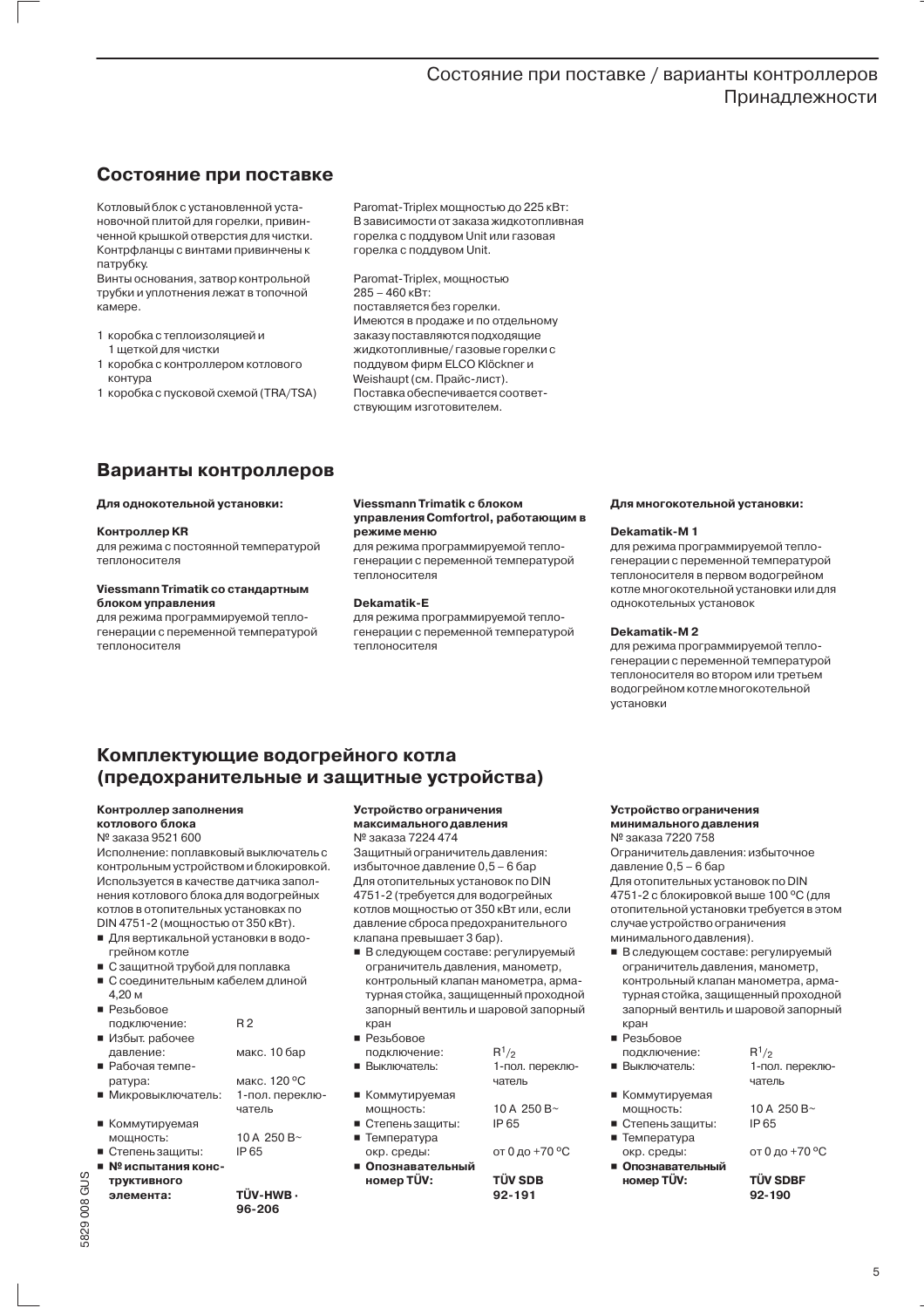# Условия эксплуатации

-1

# Условия эксплуатации

|                                                              | Требования                                                                                                                                                                                                                                   | Выполняются                                                                                                                    |
|--------------------------------------------------------------|----------------------------------------------------------------------------------------------------------------------------------------------------------------------------------------------------------------------------------------------|--------------------------------------------------------------------------------------------------------------------------------|
| 1. Объемный расход сетевой воды                              | Нет                                                                                                                                                                                                                                          |                                                                                                                                |
| 2. Температура обратной магистрали<br>(минимальное значение) | Нет                                                                                                                                                                                                                                          |                                                                                                                                |
| 3. Нижний предел температуры<br>котловой воды                | Для работы в режиме программируемой теплогенерации с<br>переменной температурой теплоносителя<br>- при работе на жидком топливе 40 °С<br>- при работе на газе 50 °С                                                                          | контроллером фирмы Viessmann,<br>входящим в объем поставки                                                                     |
|                                                              | Для работы с постоянной температурой подающей магистрали<br>- при работе на жидком топливе 50 °С<br>- при работе на газе 60 °С                                                                                                               |                                                                                                                                |
| 4. Работа двухступенчатой горелки                            | Для работы в режиме программируемой теплогенерации с<br>переменной температурой теплоносителя<br>1-я ступень 60 % номинальной тепловой мощности<br>Для работы с постоянной температурой подающей магистрали<br>Минимальная нагрузка не нужна | регулировкой горелки силами<br>заказчика                                                                                       |
| 5. Работа модулируемой горелки                               | Только при работе с постоянной температурой подающей<br>магистрали<br>- при работе на жидком топливе 50 °С<br>- при работе на газе 60 °С<br>Минимальная нагрузка не нужна                                                                    | контроллером Dekamatik или KR и<br>модулирующим регулированием<br>силами заказчика<br>регулировкой горелки силами<br>заказчика |
| 6. Режим пониженной температуры                              | Нижний предел температуры котловой воды<br>- при работе на жидком топливе 40 °С<br>- при работе на газе 50 °С<br>При отсутствии потребности в тепле может последовать<br>отключение (в т.ч. ведущего котла многокотельной установки).        | контроллером фирмы Viessmann,<br>входящим в объем поставки                                                                     |
| 7. Снижение на выходные дни                                  | как для режима пониженной температуры                                                                                                                                                                                                        | как для режима пониженной<br>температуры                                                                                       |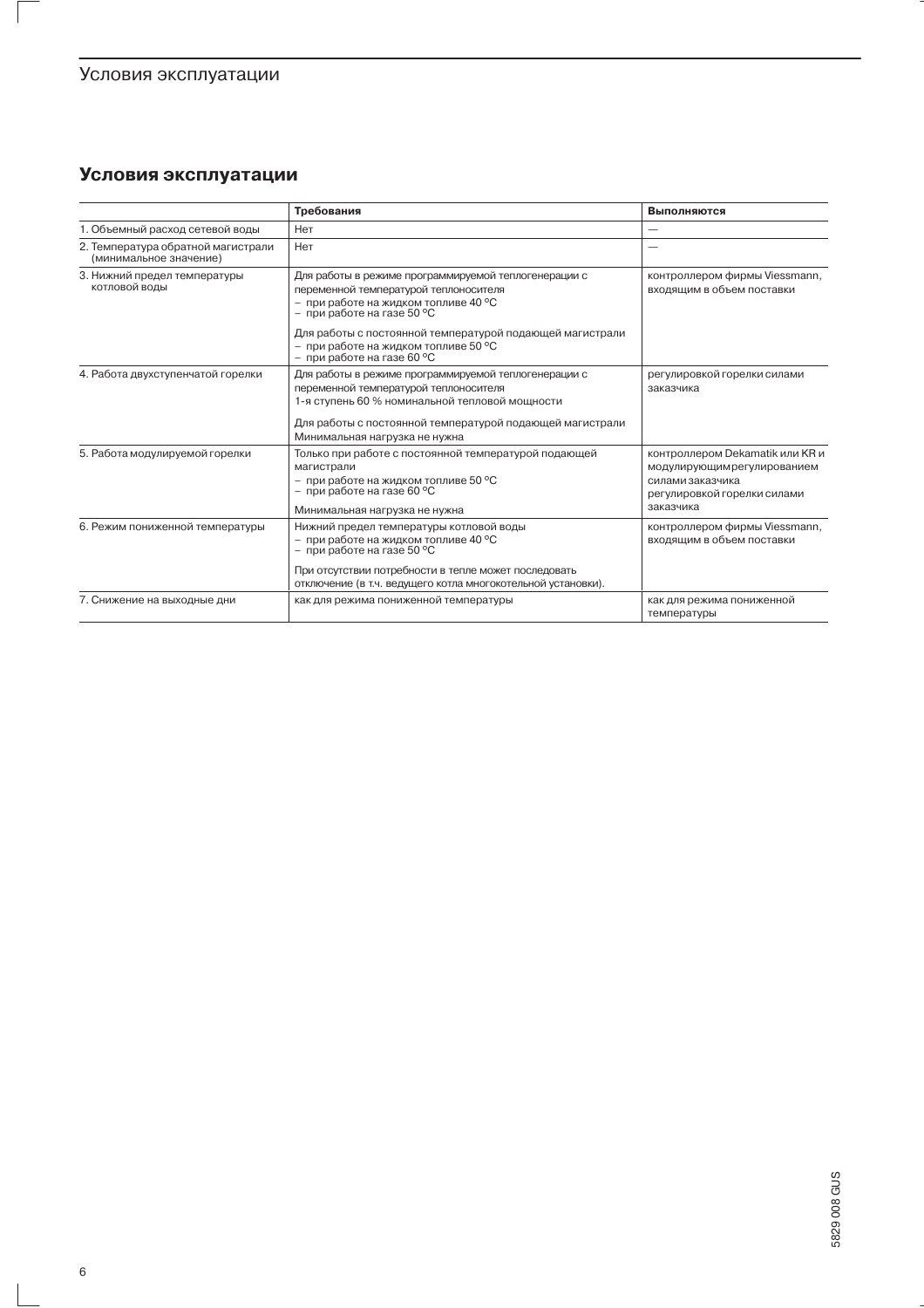# Указания по проектированию

# Указания по проектированию

## Пусковая схема

Многослойные конвективные теплообменные поверхности, а также широкие проходы между жаровыми трубами в котле Paromat-Triplex обычно позволяют отказаться от контроля за минимальной температурой в обратном трубопроводе и/или от подмешивающего насоса для комплекта подмешивающего устройства. Штатная пусковая схема, жестко настроенная на заводе, должна дросселировать на этапе пуска (например, при вводе в эксплуатацию или после отключения на ночь или на выходные) не менее 50% всего объемного расхода котловой воды  $(\triangle T = 20 \text{ K}).$ 

Детальные указания содержатся в инструкции по проектированию "Paromat, Turbomat и теплообменники отходящие газы/вода".

## Дымовая труба

Согласно DIN 4705 и DIN 18160 отходящие газы должны отводиться через дымовую трубу в атмосферу и предохраняться от охлаждения таким образом, чтобы осаждение в дымовой трубе парообразных компонентов отходящих газов не создавало опасных ситуаций. Вологрейный котел Paromat-Triplex работает с низкой температурой отходящих газов, поэтому дымовая труба должна соответствовать котлу.

## Подключение теплообменника отходящих газов (ОГ)

К котлу Paromat-Triplex имеет смысл подключить теплообменник из нержавеющей стали для конденсации отходящих газов. превратив таким образом водогрейный котел в конденсатный.

За дополнительными сведениями обратитесь к инструкции по проектированию и техническому паспорту теплообменника отходящие газы/вода.

### **Установка**

В помещениях, в которых ожидается загрязнение воздуха галогенированными углеводородами (парикмахерские, типографии, предприятия химчистки, лаборатории и т.д.), водогрейный котел можно устанавливать только при условии надежного обеспечения подачи незагрязненного воздуха для сжигания топлива. В затруднительных случаях просим обращаться к нам за консультацией. Водогрейные котлы нельзя устанавливать в помещениях с большой запыленностью

или с высокой влажностью воздуха (например, в домовых прачечных). В помещении для установки должны быть предусмотрены защита от замерзания и хорошая вентиляция.

При несоблюдении данных указаний СНИМАЕТСЯ ГАРАНТИЯ В СЛУЧАЄ повреждения котла по одной из вышеуказанных причин.

## **Гарантия**

Наша гарантия не распространяется на повреждения, возникшие в результате

- низкотемпературной коррозии, вызванной слишком низкой температурой котловой воды и/или обратного потока.
- использования при эксплуатации воды для наполнения и подпитки, не соответствующей установленным требованиям.

### Предохранительные и защитные устройства

По DIN 4751-2 водогрейные котлы для систем водяного отопления с тем-

- пературой подачи до 100 °С и
- для систем водяного отопления высокого давления с температурой подачи до 120 °С,

а также согласно своему сертификату соответствия должны оснащаться предохранительным клапаном, прошедшим типовые испытания.

Это должно быть помечено по TRD 721 следующим образом:

- для допустимого избыточного рабочего давления до 3,0 бар и тепловой мощности макс. 2700 кВт "Н",
- для всех других режимов эксплуатации  $.D/G/H$ ".

## Нормативный к.п.д. (с учетом среднегодового температурного цикла)

Нормативный к.п.д. котла Paromat-Triplex при температуре отопительной системы 75/60 °С составляет 95 % Нормативный к.п.д. (с учетом среднегодового температурного цикла) по DIN 4702-8 является важнейшей характеристикой использования энергии водогрейного котла. Он учитывает все потери котла (потери тепла с отходящими газами, потери на излучение и на поддержание готовности), во многом определяемые температурой котловой воды и загрузкой котла. Значения, определенные по DIN 4702-8. соответствуют типичной характеристике

эксплуатации отопительной установки в течение года.

## Отопительные контуры

Для внутрипольного отопления мы рекомендуем использовать диффузионно-непроницаемые пластмассовые трубы по DIN 4726, чтобы избежать диффузии кислорода через стенки труб. В системах внутрипольного отопления, использующих проницаемую для кислорода пластмассовую трубу (DIN 4726), следует выполнить разделение отопительных систем на отдельные контуры. Для этой цели мы поставляем отдельные теплообменники.

В случае низкотемпературных и особо низкотемпературных котлов системы ВНУТРИПОЛЬНОГО ОТОПЛЕНИЯ И ОТОПИтельные контуры с очень большим объемом воды также надо подключать к водогрейному котлу через смеситель (см. техпаспорт "Регулирование систем внутрипольного отопления" или инструкцию по проектированию "Paromat, Turbomat и теплообменники отходящие газы/вола").